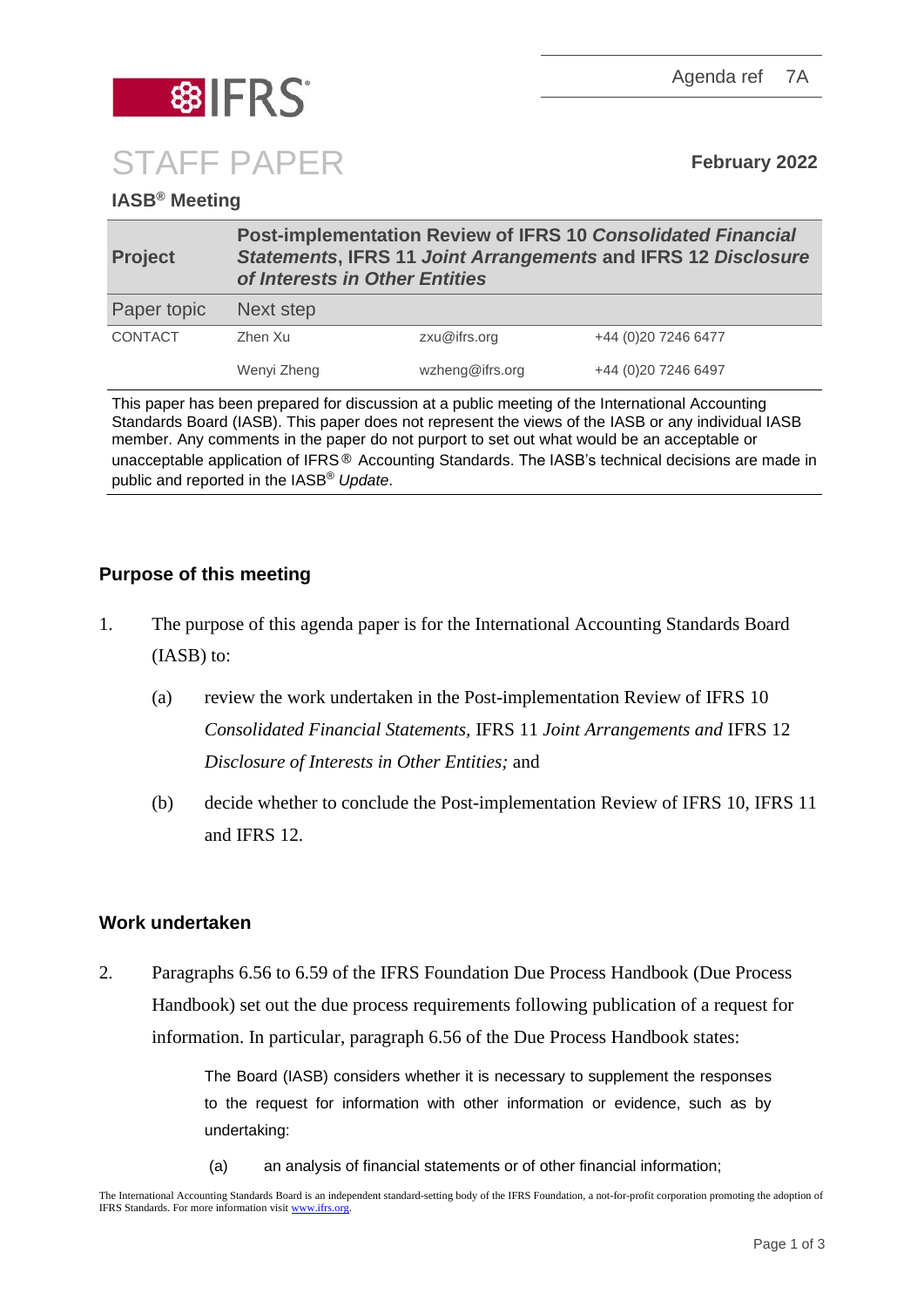- (b) a review of academic and other research related to the implementation of the IFRS Standard being reviewed; and
- (c) surveys, interviews and other consultations.
- 3. Paragraph 6.58 of the Due Process Handbook states:

The Board (IASB) considers the comments that it has received from the request for information along with the evidence and information that it has obtained from any additional analysis. When the Board has completed its deliberations, it presents its findings in a public report…

- 4. Following the publication of the Request for Information on the Post-implementation Review of IFRS 10, IFRS 11 and IFRS 12, the IASB members and the staff have:
	- (a) undertaken outreach activities during the comment period (paragraph 6.56 (c) of the Due Process Handbook);
	- (b) updated the academic literature review (paragraph 6.56 (b) of the Due Process Handbook);
	- (c) undertaken a desk-top review of disclosures related to IFRS 12 in financial statements of 40 companies (paragraph 6.56 (a) of the Due Process Handbook); and
	- (d) summarised feedback on the Request for Information from comment letters (paragraph 6.58 of the Due Process Handbook); and
	- (e) reached out to IFASS members and accounting firms regarding the frequency and significance of 15 matter (subtopics) related to applying IFRS 10 and IFRS 11 (paragraph 6.56 (c) of the Due Process Handbook).
- 5. In the second phase of the Post-implementation Review the IASB had discussed:
	- (a) at its July 2021 meeting:
		- (i) comment letter feedback summary (agenda papers 7A and 7B of the July 2021 meeting),
		- (ii) updated academic review (agenda paper 7D of the July 2021 meeting); and